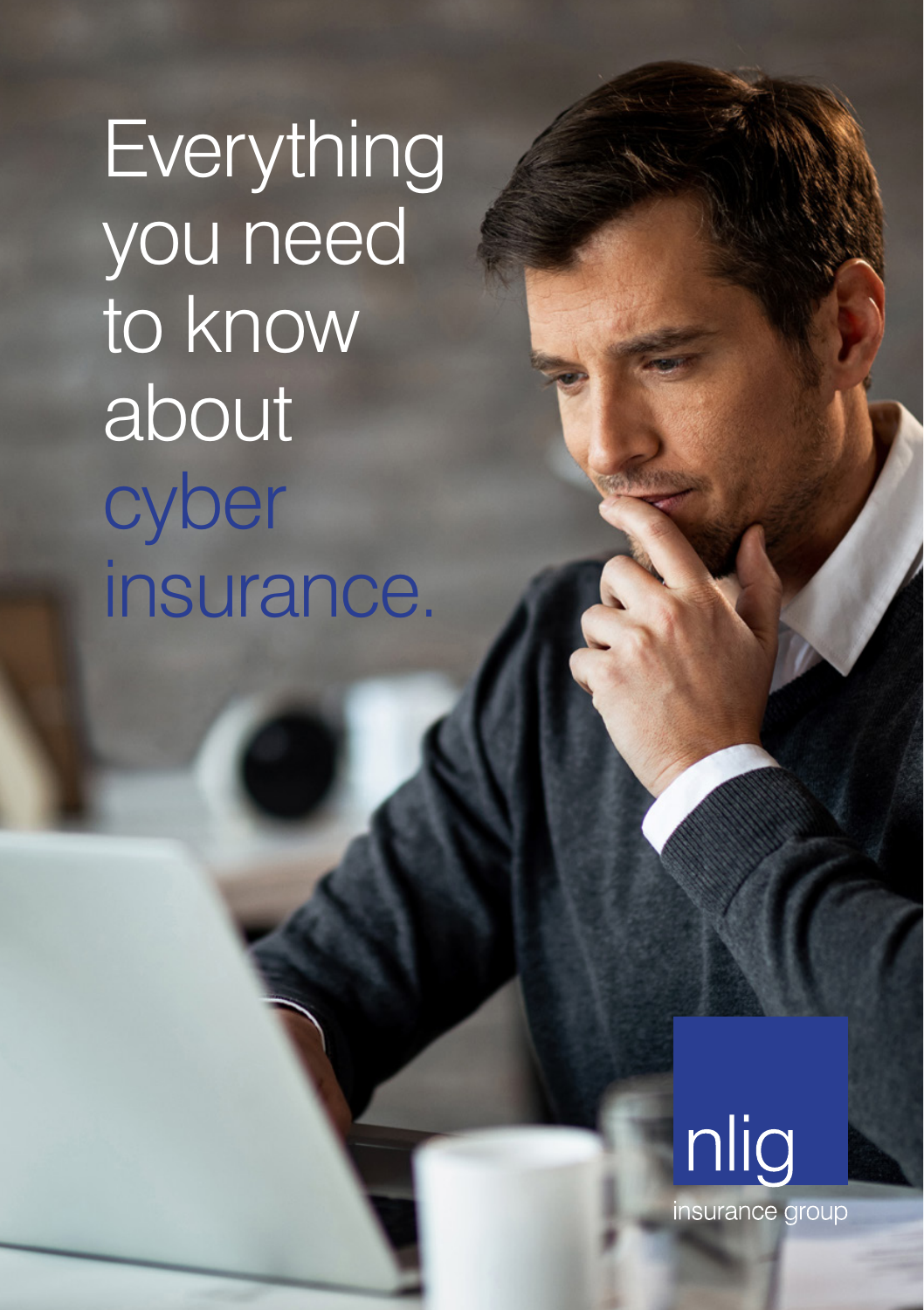

## Fact

Around 65,000 attempts to hack SMEs occur in the UK every day, around 4,500 of which are successful.

# What is cyber insurance and do you need it?

There's a lot of confusion about cyber insurance and whether you need it. This brochure is designed to answer some of your questions.

To start with, ask yourself which part of your business is not reliant on a digital system. If a cyber attack meant this was the only functioning part of your business, what could you do?

The answer is, probably, not much.

That's what cyber insurance is for, to keep your business running in a world operated by digital systems and increasingly threatened by cyber attack.

To put cyber threat into perspective, up to 88% of UK companies have suffered breaches in the last 12 months.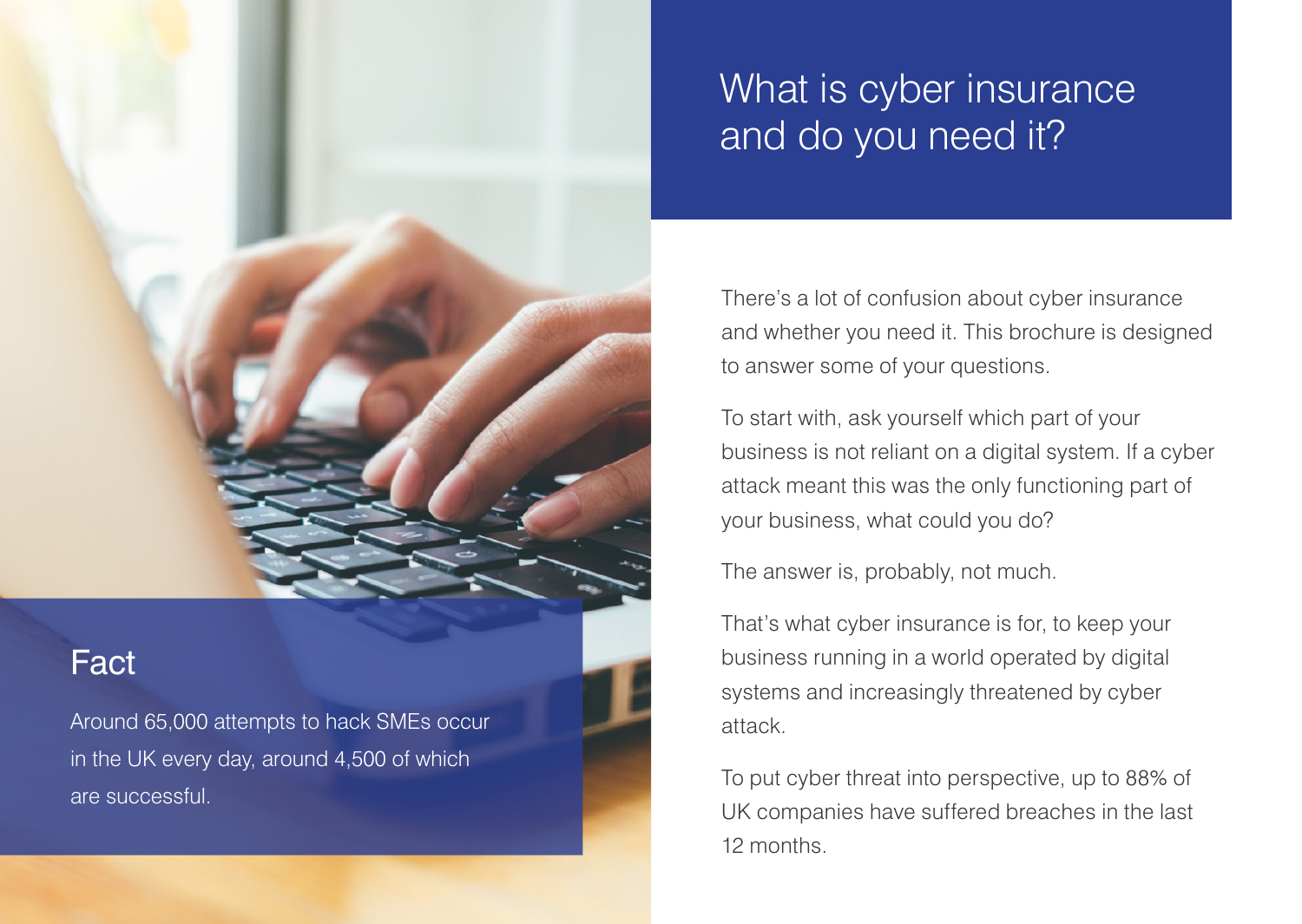# How would you react in the following circumstances?

- 1. You come into work and are told that someone has got into your system and accessed your data. What would you do?
- 2. Someone hacks your business and starts putting out messages on social media. How do you stop them and repair the reputational damage?
- 3. You switch on your computer and there is no response, except for a ransom demand. Who would you call, and would you pay? What would you say to your customers and employees?

Cyber insurance tackles these threats and more. If your digital system is compromised, paralyzed or attacked, it protects your business and helps you meet your commitments to customers and employees.



## Fact

Thirty-seven percent of UK companies have reported a data breach incident to the Information Commissioner's Office (ICO) in the past 12 months.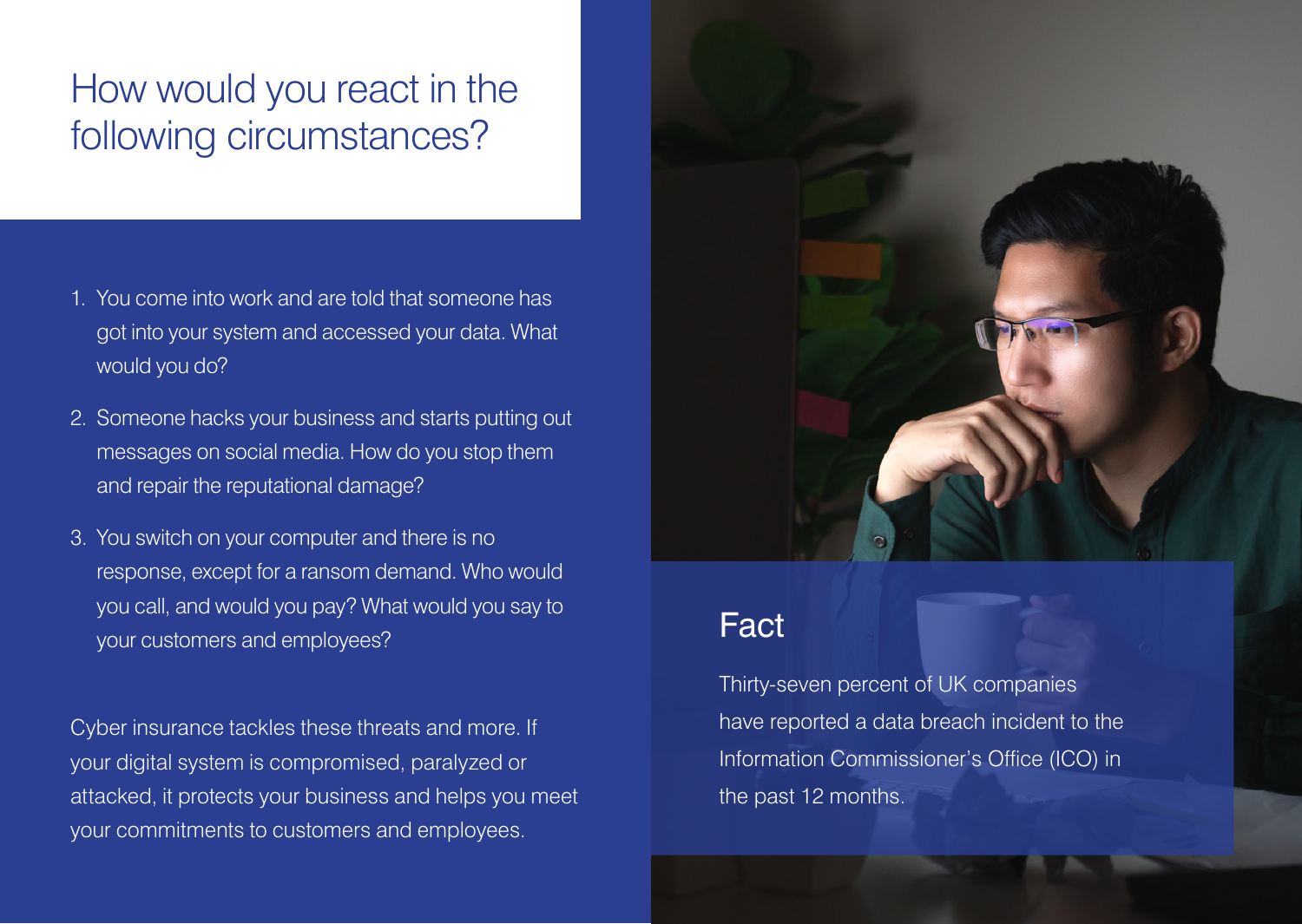## What exactly is cyber crime?

Cyber crime is getting increasingly sophisticated and takes many forms:



Phishing or social engineering is an attempt to dupe your business into transferring funds to criminals as a result of fraudulent emails purporting to come from employees, directors, customers or suppliers.

Whaling is an attempt to land a big fish, such as a CEO, with a sophisticated scam, such as paying a large sum for a fake acquisition.

Hacking is where a hacker gets into your business files or server and gains information.

Cyber extortion is where a hacker enters your computer and disenables your business files, demanding a ransom, usually in Bitcoin, to reinstate them.

DoS Attack is an attempt to bring a website or network to a standstill by flooding it with data requests.

Virus is a small program designed to cause trouble by gaining access to your device, it usually self-replicates after hooking into your system.

Malware is a general term for malicious software, such as WannaCry and NotPetya. It can include ransomware, spyware, worms and Trojans.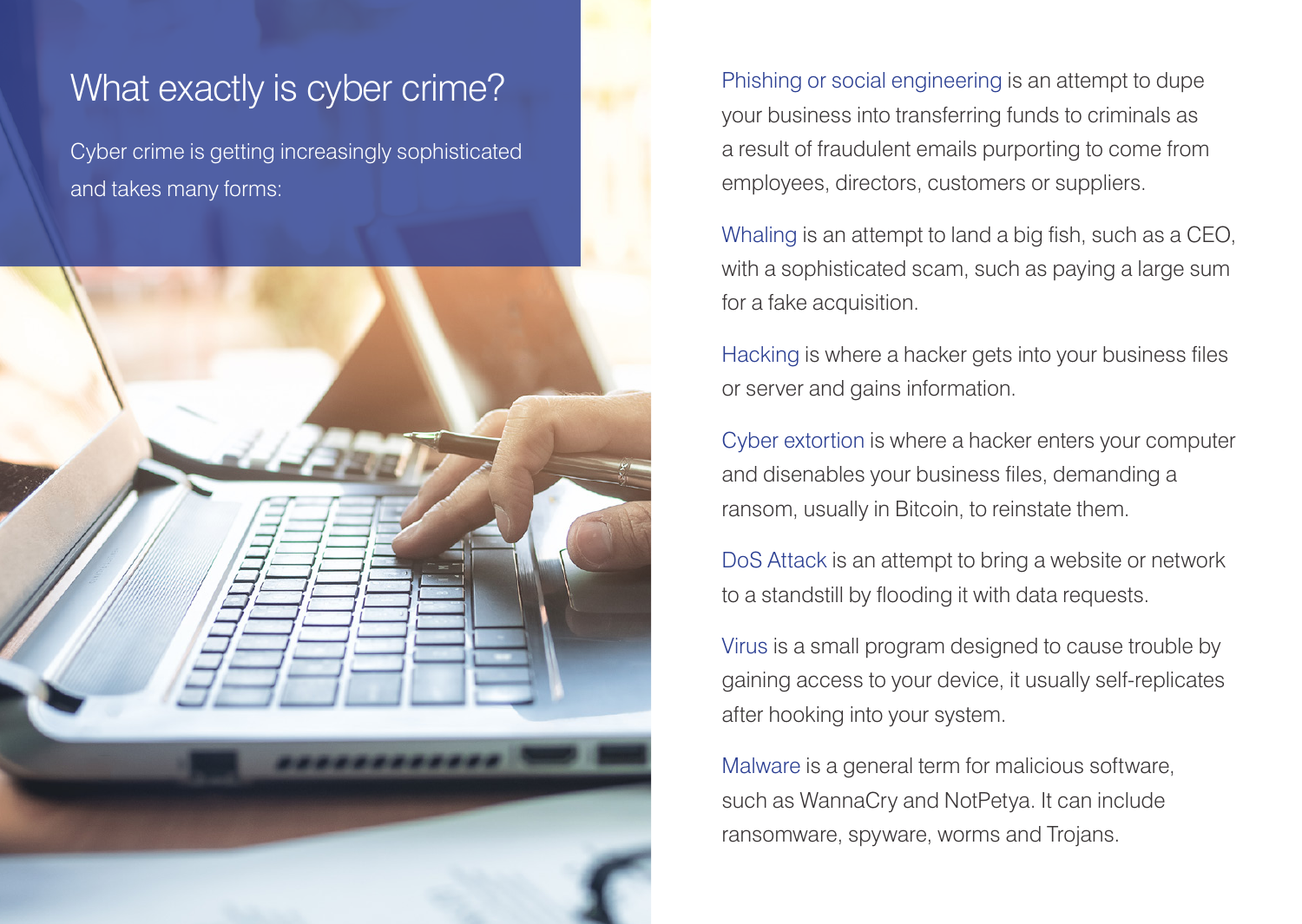# What does cyber insurance do?

A cyber insurance policy can be tailored to your business's individual risk profile, covering:

- Hackers stealing data and demanding a ransom not to release it
- Viruses that paralyse systems, and the income lost while they are being restored
- Fines and penalties you may occur if you are assessed as being non-compliant with the new GDPR rules and they are insurable in the jurisdiction where such award was first ordered.
- Accidental loss of data, followed by legal action on the part of customers
- The transfer by you of your money, securities or property in direct response to a social engineering communication
- Use of the internet to deceive employees, customers or suppliers to transferring money or goods



If your business is reliant on digital systems, you face significant financial, operational, reputational, legal and regulatory risks without cyber cover.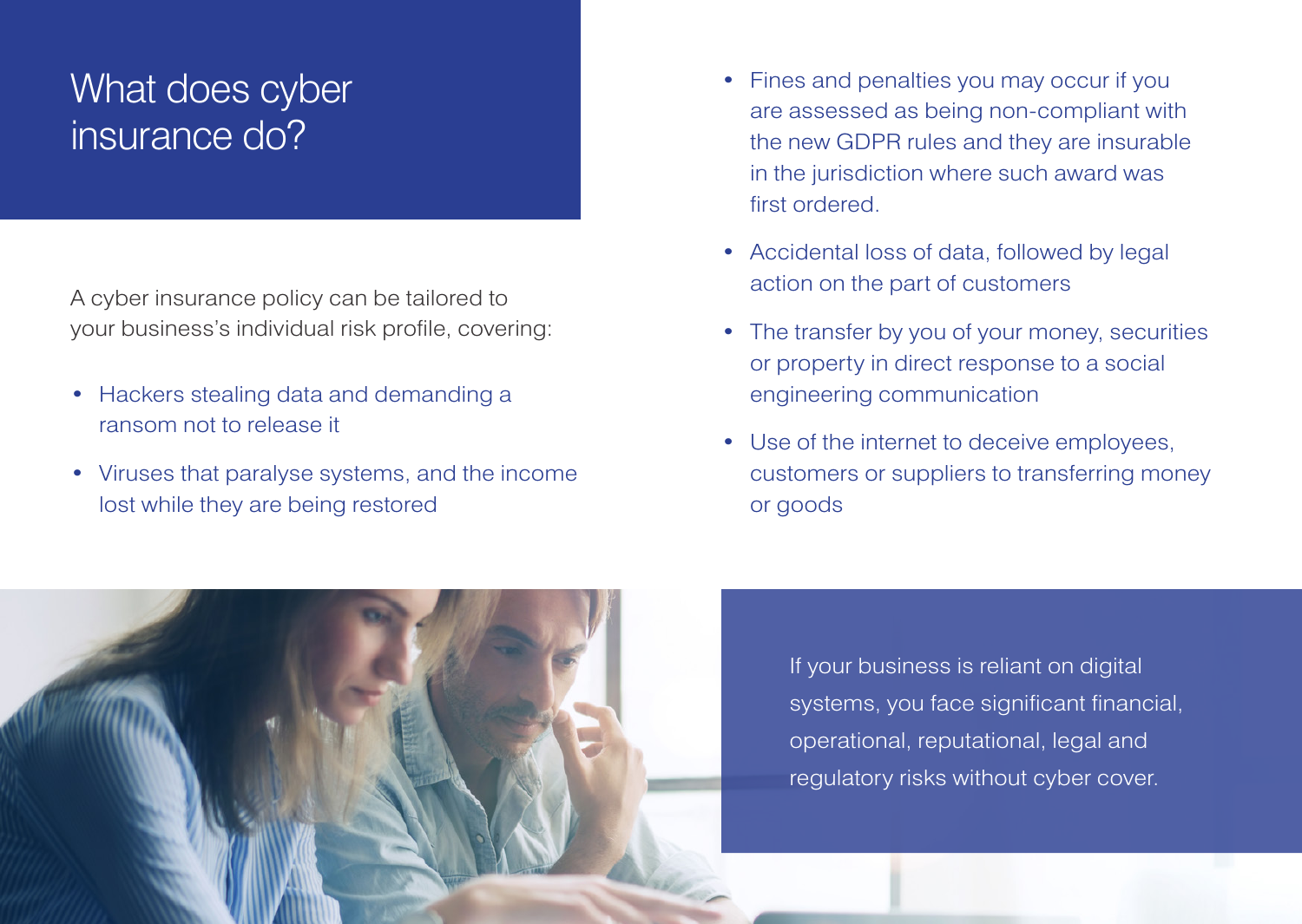# Core components of cyber cover:

The cost of removing a virus or malware, notifying affected customers, offering credit monitoring and bringing in forensic teams.

#### Damage to data or programming

The cost of restoring affected data or security programmes.

#### On-site network failure

Covers business interruption losses arising as result of breach or network failure. (This is in respect of own on site network failure – hosted network failure is an optional extension).

#### Regulatory

Legal costs incurred if you have to comply with regulatory action taken as a result of a breach.

#### Cyber extortion / ransomware

The costs of any extortion or ransomware payments associated with the attack (costs wouldn't be paid if known to be funding terrorism).

#### Network security, privacy and confidentiality liability Covers your liability if you are sued by affected

customers, vendors or employees in the event of a data breach.

#### Multimedia liability

Breach of copyright, libel or slander, plagiarism or defamation if you are sued as a result of information appearing on business account social media pages, such as Twitter or Facebook.

#### Cyber Terrorism

Losses caused by individuals, groups or governments acting for political, religious or ideological purposes, causing disruption of your computer systems.

#### Payment card industry

Fines incurred due to failure to properly follow PCI security standards.